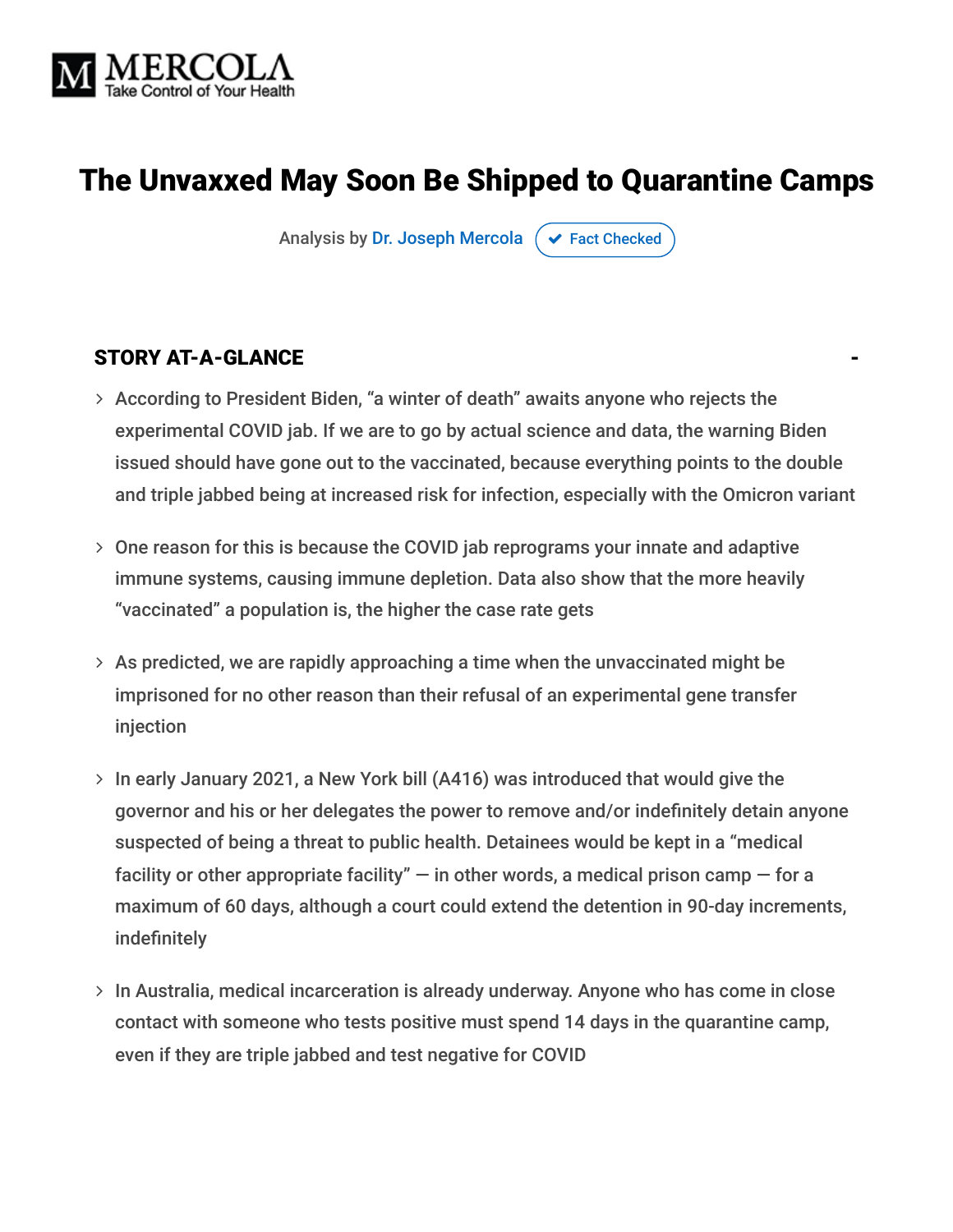According to President Biden, "a winter of death" awaits anyone who rejects the experimental COVID jab which, by the way, has been consistently shown to do far more harm than good.

A December 16, 2021, White House statement reads: "For the unvaccinated, we are looking at a winter of severe illness and death. For themselves, their family and the hospital they'll soon overwhelm." That exact sentence was reiterated the next day by COVID-19 response coordinator Jeff Zients during a virtual press conference.

# Backlash Over Biden's Callousness

As reported by MSN's Claire Goforth,1 the "prediction" didn't go over well with the public. "Most people hate it. They feel it's callous and cruel," Goforth said, quoting a number of Twitter responses, including one from John D. Davidson:

*"If you wanted to make half the country hate the administration and resist its edicts and advice, it would be hard to come up with a better strategy than this."*

A Twitter user by the name Martyr Made noted, "The aggressive Us/Them language in this White House message is insane."<sup>2</sup> Olivia Nuzzi, a Washington, D.C., reporter for New York Magazine tweeted, "Who is this for? Unvaccinated Americans are not going to be persuaded by messaging like this." 3

White House Chief of Staff Ronald Klain defended Biden saying "we have a duty to warn people what they are facing if unvaccinated."<sup>4</sup> But from my perspective, the rub is that they continue to pretend that lies are truth and truth is lies. Everything is upside-down, and many are rejecting this "winter of woe" message for the simple fact that they know the opposite is true.

If we are to go by actual science and data, the warning Biden issued should have gone out to the vaccinated, because everything points to the double and triple jabbed being at increased risk for infection, especially with the Omicron variant.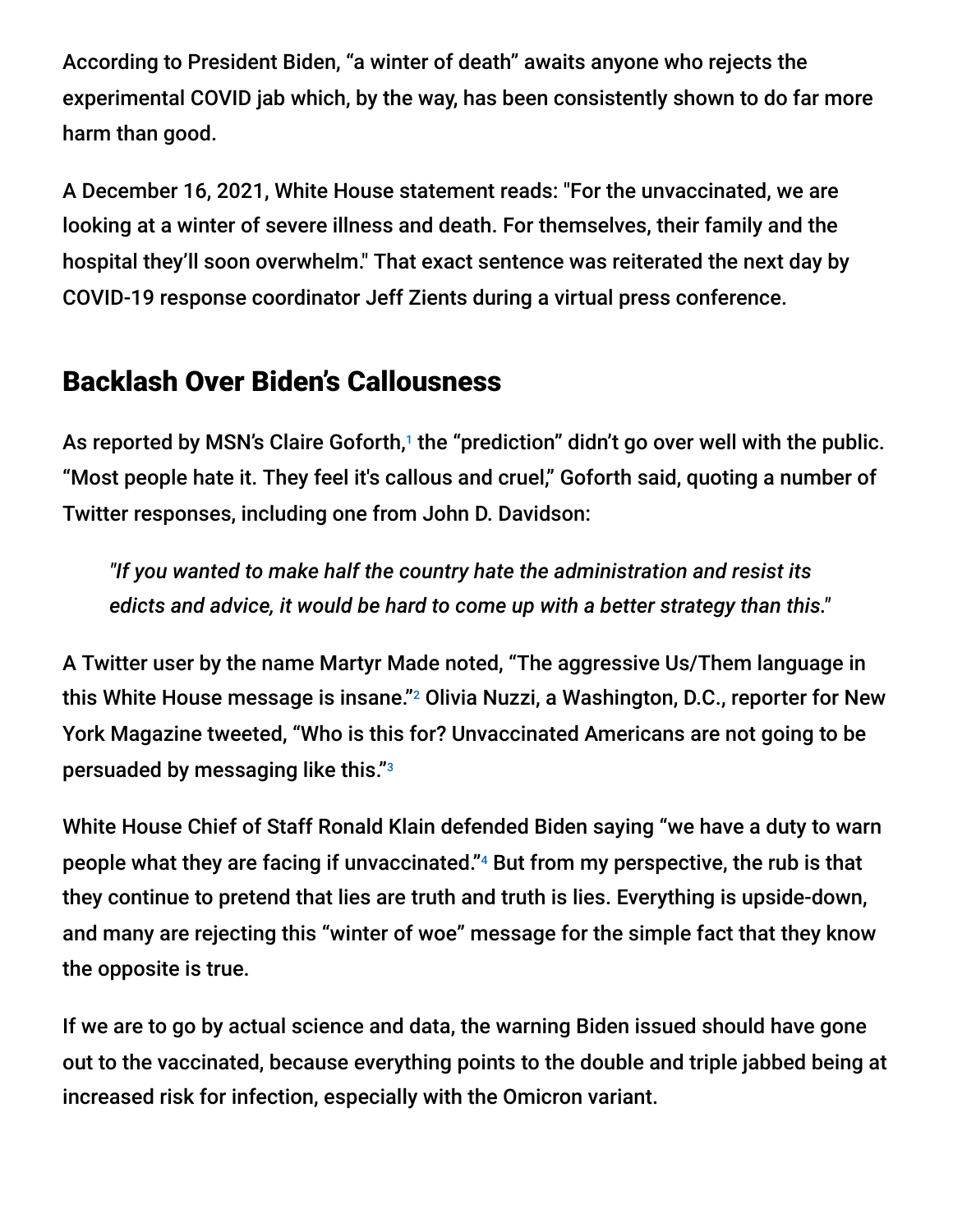One reason for this is because the COVID jab reprograms your innate and adaptive immune systems, causing immune depletion.<sup>5</sup> Data also show that the more heavily "vaccinated" a population is, the higher the case rate gets. $6$  And even this fails to account for the massive increase risk of dying from the jab or becoming permanently disabled, as many jabbed millions have already suffered.

# Former WHO Adviser Tells Vaccinated to Quarantine Over Winter

Back in August 2021, the U.K. Column interviewed professor Christian Perronne, a French infectious disease expert, long-time vaccine policy chief and former vice president of the World Health Organization's European Advisory Group, who issued the opposite  $-$  and likely far more accurate  $-$  warning:<sup>7</sup>

*"Vaccinated people are at risk of the new variants ... It's been proven in different countries, so vaccinated people should be put in quarantine and should be isolated from society. Unvaccinated people are not dangerous; vaccinated people are dangerous to others.*

*It's proven in Israel now. I'm in contact with many physicians in Israel. They're having big problems now; severe cases in hospitals are among vaccinated people. And in the UK also, you had a larger vaccination program and also there are problems."*

Not surprisingly, despite impeccable credentials, Peronne has been censored and shunned for his contrarian views on COVID countermeasures, the COVID gene transfer shots in particular. During his interview, he didn't mince words, referring to the European COVID-19 policy as "completely stupid."

# Are Prison Camps for the Unjabbed Next?

As predicted, we are rapidly approaching a time when the unvaccinated might be imprisoned for no other reason than their refusal of an experimental gene transfer injection. In early January 2021, a New York bill (A416) was introduced that would give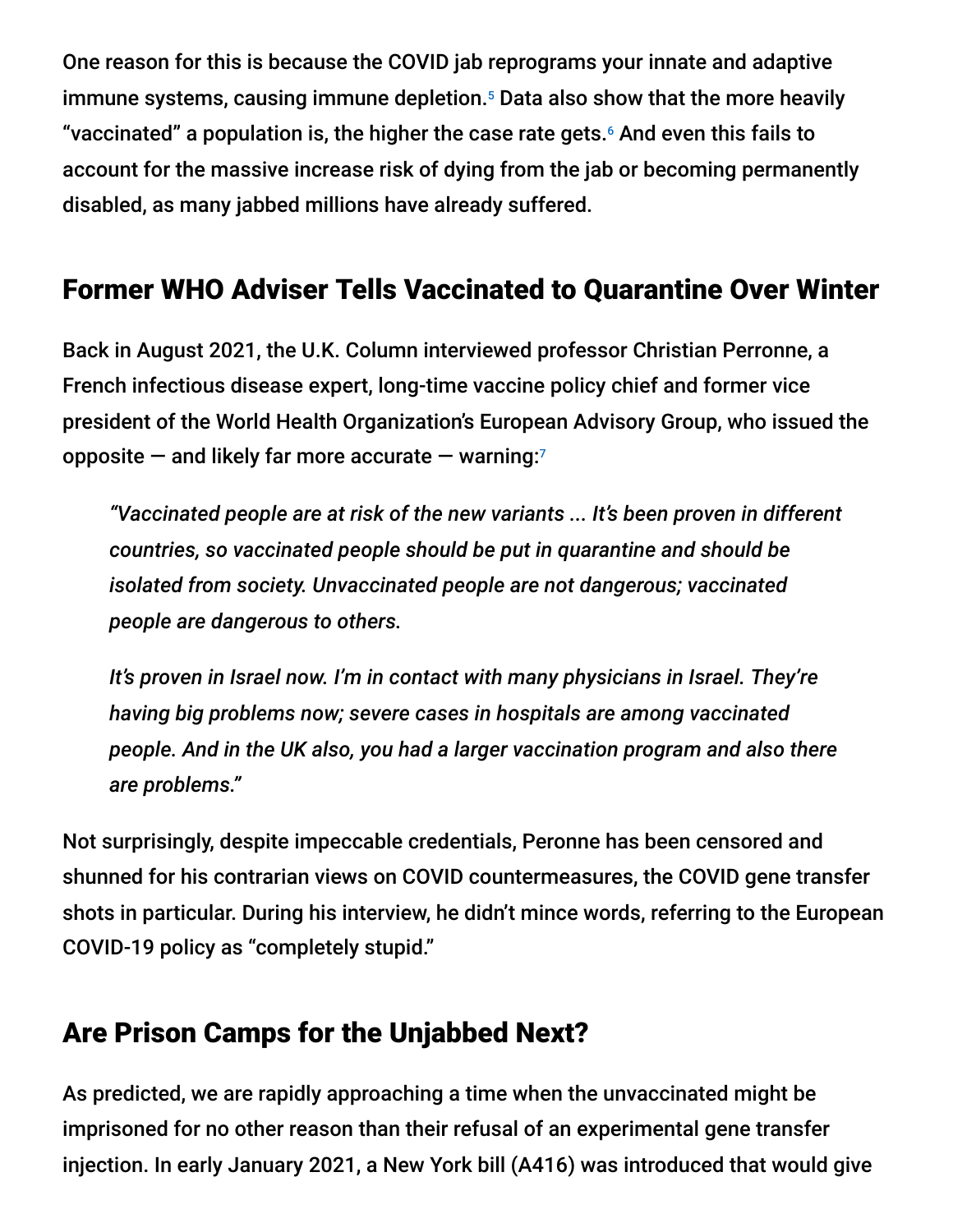the governor and his or her delegates the power to remove and/or indefinitely detain anyone suspected of being a threat to public health.

Detainees would be kept in a "medical facility or other appropriate facility"  $-$  in other words, a medical prison camp — for a maximum of 60 days, although a court could extend the detention in 90-day increments, indefinitely. As reported by Reason: 8

*"The bill's language is noticeably vague in defining the parameters around disease type, leaving the government wide latitude in conducting its risk analysis ... The legislation was originally introduced during the 2015-16 session in response to the Ebola virus ... Though [SARS-CoV-2] is a serious virus, it is also no Ebola, which carries an average case fatality rate of 50%, with some outbreaks reaching as high as 90% ...*

*[T]he vagueness of its approach gives the state a great deal of discretion in locking people up who might have some sort of unnamed illness, as well as people who merely interacted with someone who might have that illness."*

The bill comes up for a vote in the New York Senate and Assembly sometime in the next legislative session, which begins January 5, 2022.<sup>9</sup> In addition to indefinite detention for poorly specified reasons, the bill would "require an individual who has been exposed to or infected by a contagious disease to complete an appropriate, prescribed course of treatment, preventive medication or vaccination."

In other words, this bill legalizes the forced vaccination of anyone who is detained under the mere suspicion of being infected with something or having been in close proximity to someone suspected of being infected. As reported by Rights and Freedoms: 10

*"There is no explicit reference to what types of contagious diseases qualify a person to be removed from public life, detained in a facility, and forced into medical treatment and vaccination. Anyone can technically be held in isolation until they are deemed non-contagious, which would also raise questions over whether those carrying HIV/AIDS could be released back into society.*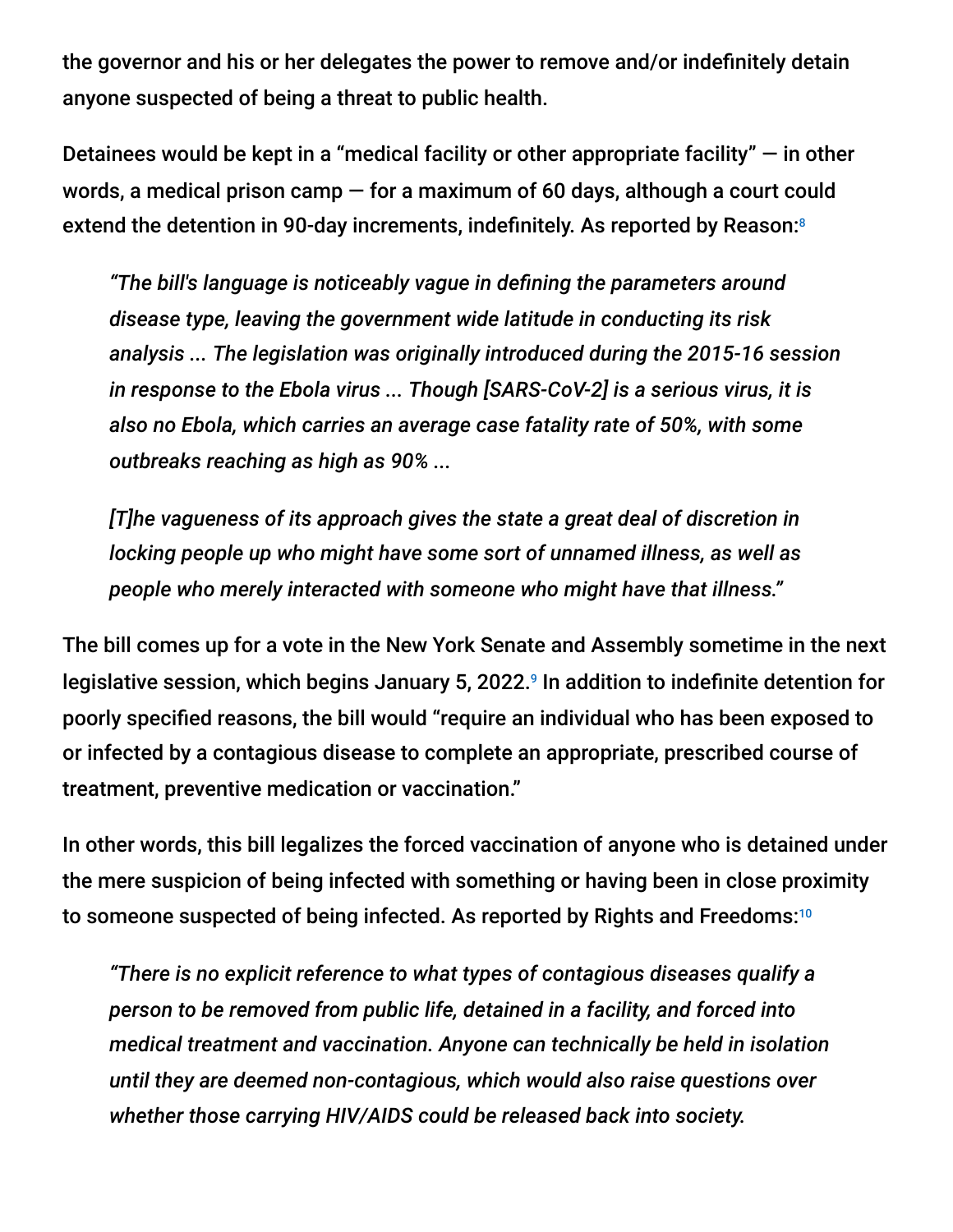*The bill has received an overwhelmingly negative response on the NY Senate* website.<sup>11</sup> Commenters have stated that, 'this is disturbing and sets up a terrible *precedent for future law. The governor can basically detain whoever [he/she] likes on the basis of scanty evidence.*

*This is un-American. It reminiscent of the Soviet Union locking up political opponents on the basis that they were 'mentally unstable.' We CANNOT allow this in our state.' 'This is a violation of fundamental human rights. The government should be working for the people, not locking them up without cause.'"*

# Australia Among the First to Test Medical Imprisonment Model

If you think being tossed into a prison camp without cause or recourse is impossible  $$ after all, this is the United States of America, the land of the free, home of the brave think again. Australia, another shining star of democracy, has backslidden into totalitarianism at a speed that has everyone's head spinning.

The Australian government has gone full speed ahead, building a massive COVID quarantine camp, complete with barbed wire fences, guards and video surveillance. Once you're in, you can't just waltz out whenever you want to. In the video above, Hayley Hodgson describes what it was like to be detained and transferred to a COVID internment camp, even though she wasn't sick.

Video surveillance placed her with a friend who had tested positive. They ran her license plate to retrieve her address and showed up at her house, telling her she had to quarantine. Even if you test negative, you still have to spend 14 days in a quarantine camp if you've been in close contact with someone who has tested positive. If you refuse, you're fined \$5,000 and forcibly taken there by police anyway.

*"You feel like you're in prison ... It's inhumane what they're doing,"* she says. *"You are so small. They just overpower you. You're literally nothing. It's like, 'You do what we say, or ... we'll lock you up for longer.'"*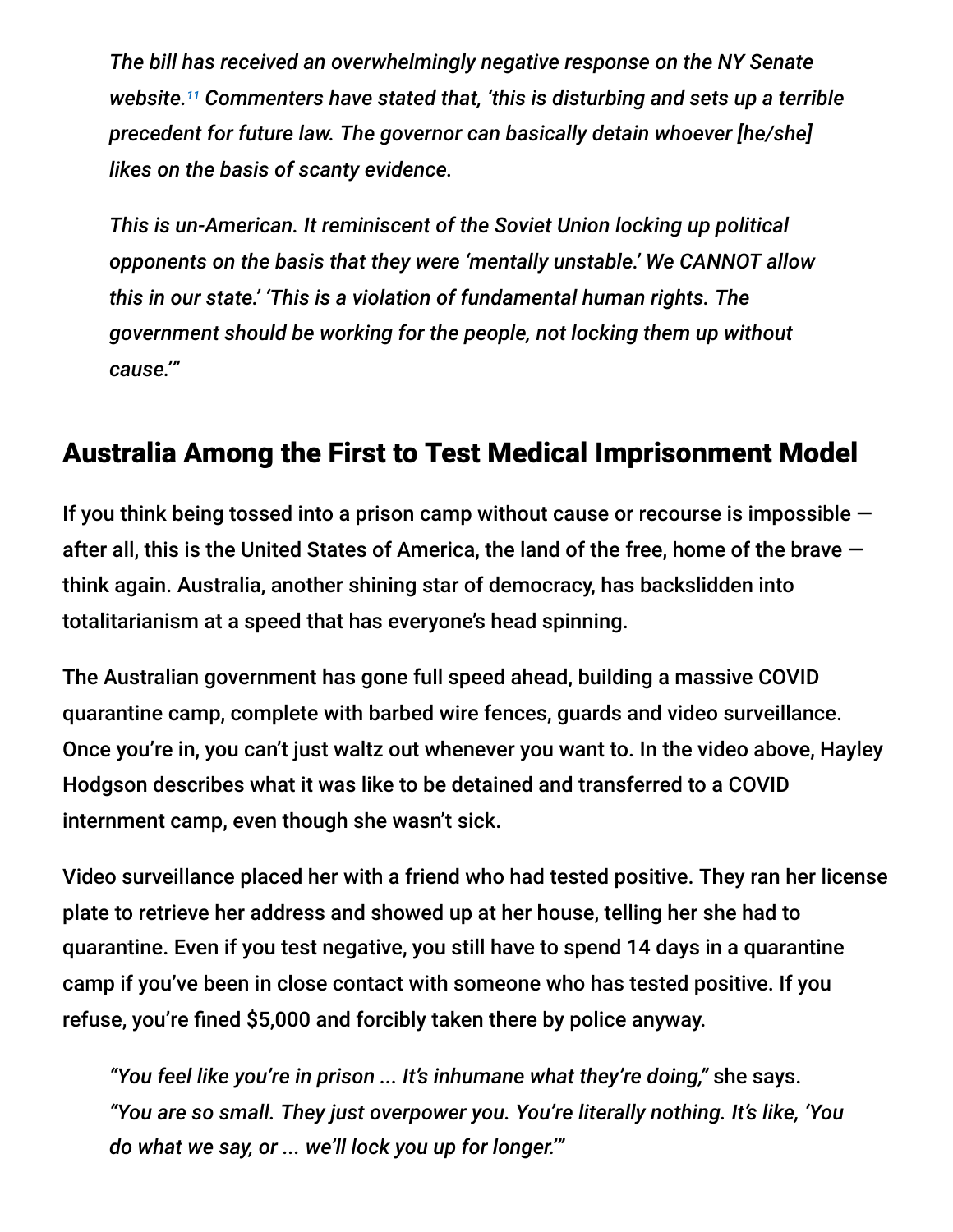If someone can threaten to extend your stay in this "health hotel," just what kind of medicine are we dealing with? Clearly, this is a prison model, not a health care model. When have you ever been in a hospital and the nurse tells you, "If you don't eat your pudding, we're keeping you here another three months"?

# Life in the Biosecurity State

Based on Hodgson's description of the camp, you don't get much in terms of medical attention. One shudders to think what would happen to someone who actually had a severe case of COVID in there. Will hazmat suit-equipped police drop you at your room and then you don't see them again unless you're caught breaking some rule?

# **<sup>66</sup>** You're literally treated like a prisoner in there. ~ **Hayley Hodgson"**

Food is delivered and dropped outside your door once a day. Each room has a 2x2 meter deck where you can go, but if you step outside your room or designated outdoor area without a mask, you're fined \$5,000. She was also told that additional infractions would result in her stay being extended past the 14 days — even though she wasn't sick and there was no reason to keep her there in the first place.

"You're literally treated like a prisoner in there," she says. If you're triple jabbed and think that means you'll never see the inside of one of these prisons, think again. It doesn't matter whether you've been double or triple jabbed.

If you're found to have been in close contact with someone who tests positive, in you go. And there's no legal process you can turn to for help if you disagree with the decree to quarantine. During her stay, three teenagers  $-$  all of whom had tested negative  $$ managed to escape the camp. The manhunt that ensued is further evidence that we're dealing with a prison model and nothing else.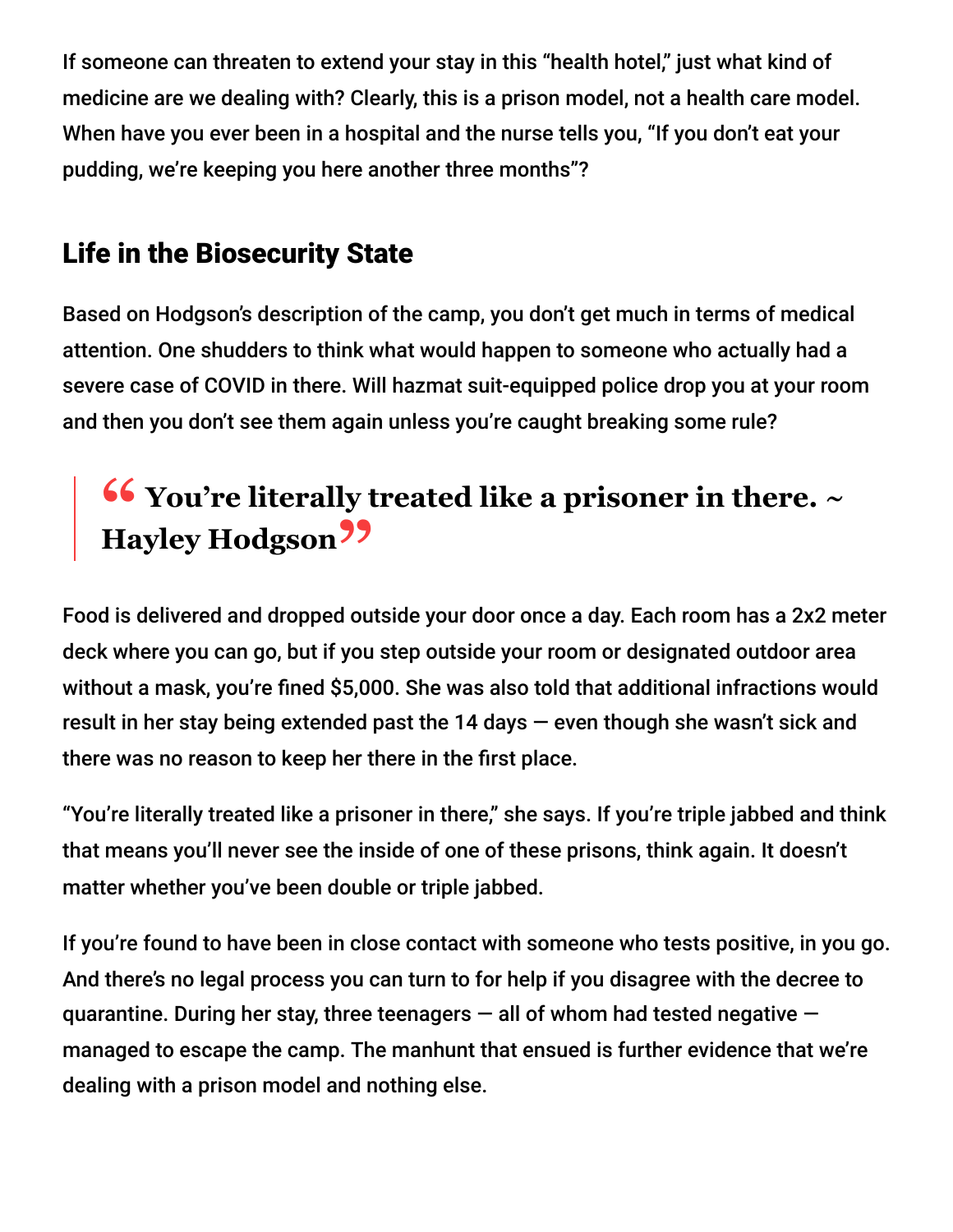## US Has Hundreds of Ready-Made Prison Camps

While Australia is building its second camp, the U.S. already has 800 FEMA camps ready for action. As reported by AMG News: 12

*"FEMA is the executive arm of the coming police state and thus will head up all operations ... The camps all have railroad facilities as well as roads leading to and from the detention facilities. Many also have an airport nearby.*

*The majority of the camps can house a population of 20,000 prisoners. Currently, the largest of these facilities is just outside of Fairbanks, Alaska. The Alaskan facility is a massive mental health facility and can hold approximately 2 million people."*

The article goes on to list the many executive orders that can work together to suspend the Constitution and the Bill of Rights, effectively allowing government to seize control over all aspects of life, from food production and transportation to communications and health care functions.

There's even an executive order that allows the government to mobilize civilians into "work brigades" to carry out whatever functions are deemed necessary, and one that allows the Housing and Finance Authority to relocate entire communities. To find the FEMA camp nearest you, check out the state listings in the AMG News article.<sup>13</sup> Most states have three or more.

# Interpret the Media Narrative — They Want Civil War

If you've been paying attention over the past couple of years, you may have noticed that you can almost always predict what the next phase of the narrative is going to be. They "advertise" or pave the way for the evolving narrative by putting out articles slanted in a given direction.

Based on recent headlines, I suspect "the powers that be" are hoping to incite a civil war. "CIA Advisor: US Is 'Closer to Civil War' Than Thought Possible," the Daily Mail claims. 14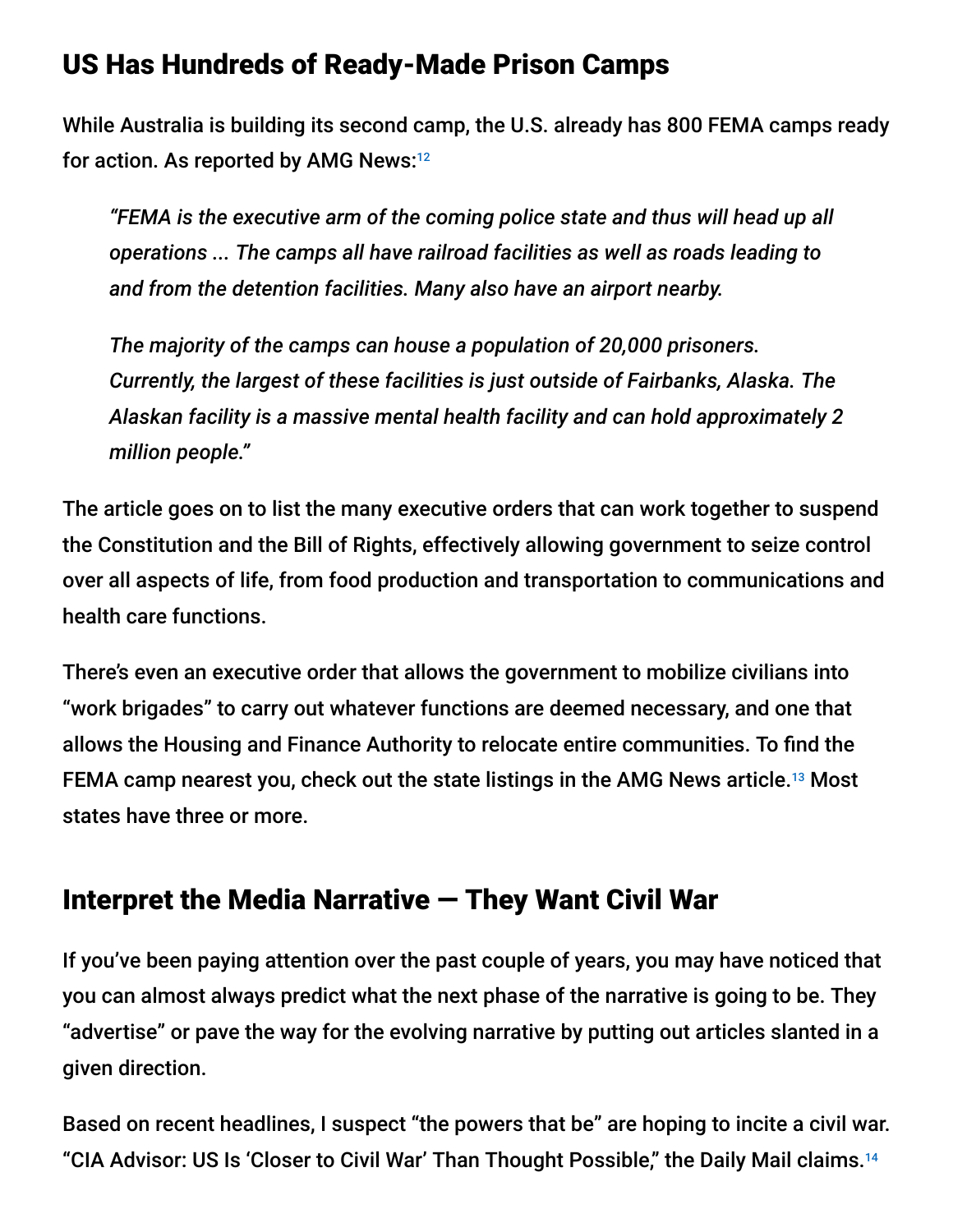"We're Edging Closer to Civil War," an opinion columnist at The New York Times declares.<sup>15</sup> "US Closer to Civil War Than Most Would Like to Believe, New Book Says," announces The Guardian. 16

According to Dr. Barbara Walter, a political science professor who serves on the Political Instability Task Force, the U.S. meets several criteria that historically have served as indicators that an "open insurgency" may be imminent. In her book, "How Civil Wars Start," she writes:<sup>17</sup>

*"No one wants to believe that their beloved democracy is in decline, or headed toward war. If you were an analyst in a foreign country looking at events in America — the same way you'd look at events in Ukraine or the Ivory Coast or Venezuela — you would go down a checklist, assessing each of the conditions that make civil war likely. And what you would find is that the United States ... has entered very dangerous territory."*

## Government Has Designated the Enemy, and It's Us

The problem here is that while authoritarian politicians keep paying lip service to "democracy," their own actions are anything but. Just who is undermining democracy? If you believe the news and CIA advisers, it's the people who want the Constitution to stand and be adhered to that are the enemies of democracy. Never mind the mental gymnastics required to get to that conclusion.

It's not hard to predict a scenario in which authoritarian leaders, acting on a falsely constructed narrative that a civil war is imminent, might start rounding up "dissidents." And that's in addition to the already existing, thinly veiled threat of tossing the unvaccinated into indefinite detention.

I agree with Walter's assessment that we're in dangerous territory, but not for the same reasons as she suggests. I would also argue that just about every country is a powder keg ready to blow, and for the same reason  $-$  people are being tyrannized by their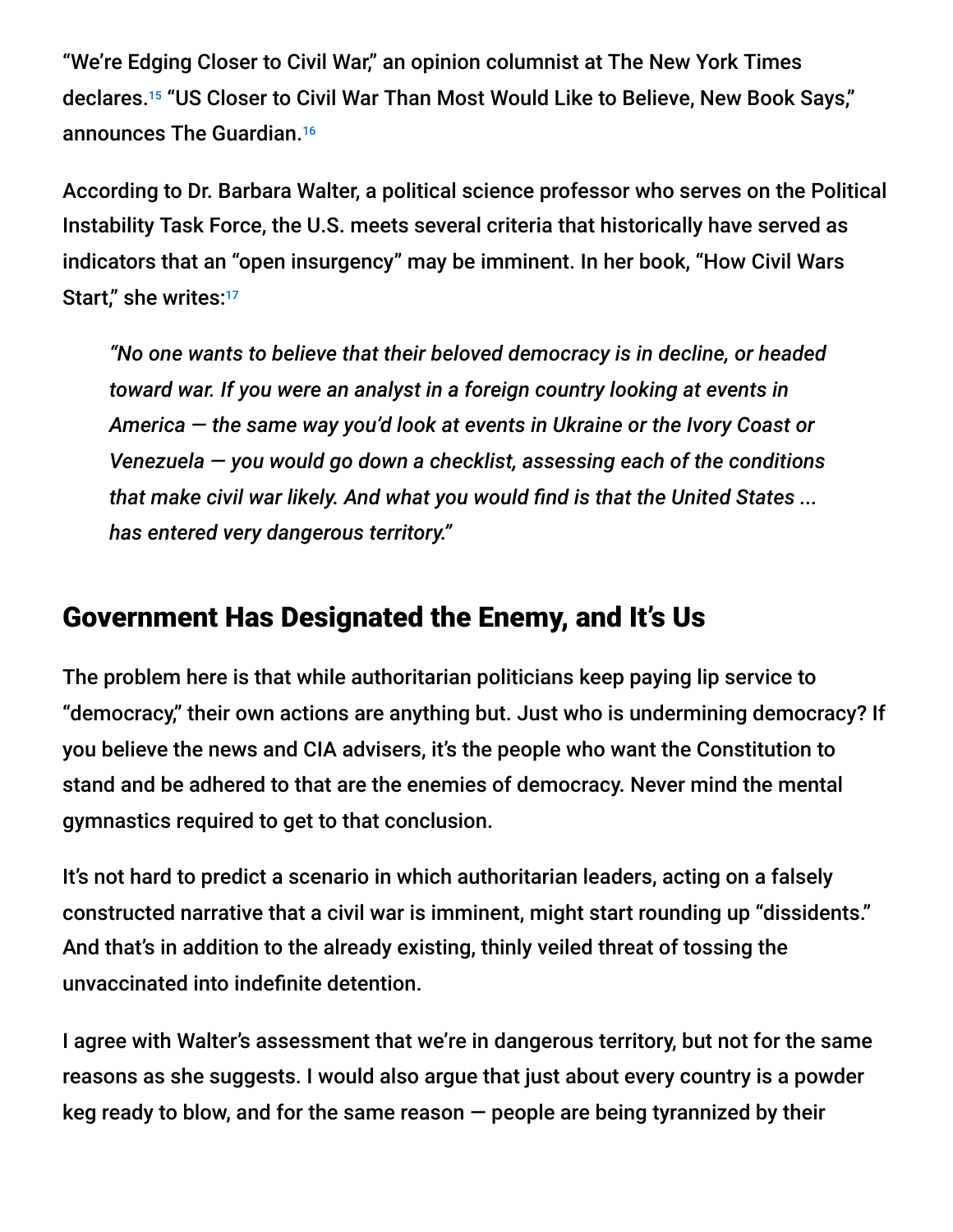governments and by unelected health authorities that claim powers they do not legally have.

Take England, for example. Entrepreneur and COVID blogger Steve Kirsch was recently notified that an anti-COVID restrictions campaign member had been detained for 28 days under the Mental Health Act for not wearing a mask to a dentist appointment. 18 Normally, it's quite difficult to get a person sectioned under the Mental Health Act, but not anymore.

Refusing to wear a mask apparently qualifies as an acute mental health disorder warranting a month-long stay in a psych ward.

The man, Charlie Cunningham, is reportedly being held at Littlemore Mental Hospital in Oxford, "where he's being deprived of sleep under the pretext of being suicidal," according to the woman who contacted Kirsch. She added, "He's now going to be detained over Christmas and New Year — [he's] very upset as he feels he's been kidnapped and being held against his will ..."

While all the articles mentioned earlier that warn of civil war blame the decline in democracy on the Trump administration, the Trump administration can hardly be blamed for the civil rights abuses and power grabs that are occurring today. It's time to judge each tree by its fruit. That said, knowing that a civil war would serve the totalitarian takeover agenda, it would be wise to make sure our resistance remains a peaceful one.

#### **Sources and References**

- <sup>1</sup> [MSN December 20, 2021](https://www.msn.com/en-us/news/politics/e2-80-98a-winter-of-death-e2-80-99-biden-e2-80-99s-hardcore-message-to-the-unvaccinated-sparks-anger-online/ar-AARZQK9)
- <sup>2, 3, 4</sup> [Masslive.com December 20, 2021](https://www.masslive.com/coronavirus/2021/12/white-house-statement-on-unvaccinated-americans-draws-ire-over-pointed-messaging-about-covid-winter-to-come.html)
- $5$  [medRxiv May 6, 2021](https://www.medrxiv.org/content/10.1101/2021.05.03.21256520v1.full)
- <sup>6</sup> [European Journal of Epidemiology September 30, 2021: 1-4](https://www.ncbi.nlm.nih.gov/labs/pmc/articles/PMC8481107/)
- <sup>7</sup> [Gateway Pundit September 18, 2021](https://www.thegatewaypundit.com/2021/09/former-vice-president-european-advisory-group-vaccinated-people-put-quarantine-isolated-society/)
- <sup>8</sup> [Reason January 5, 2021](https://reason.com/2021/01/05/new-york-bill-would-let-state-put-people-in-detention-public-health-threat-covid-19/)
- <sup>9, 10</sup> [Rights and Freedoms December 18, 2021](https://rightsfreedoms.wordpress.com/2021/12/20/new-york-legislation-provides-for-indefinite-detention-of-unvaccinated-at-governors-whim/)
- <sup>11</sup> [NY State Senate Assembly Bill A416](https://www.nysenate.gov/legislation/bills/2021/a416)
- <sup>12, 13</sup> [AMG News December 7, 2021](https://amg-news.com/archives/1988)